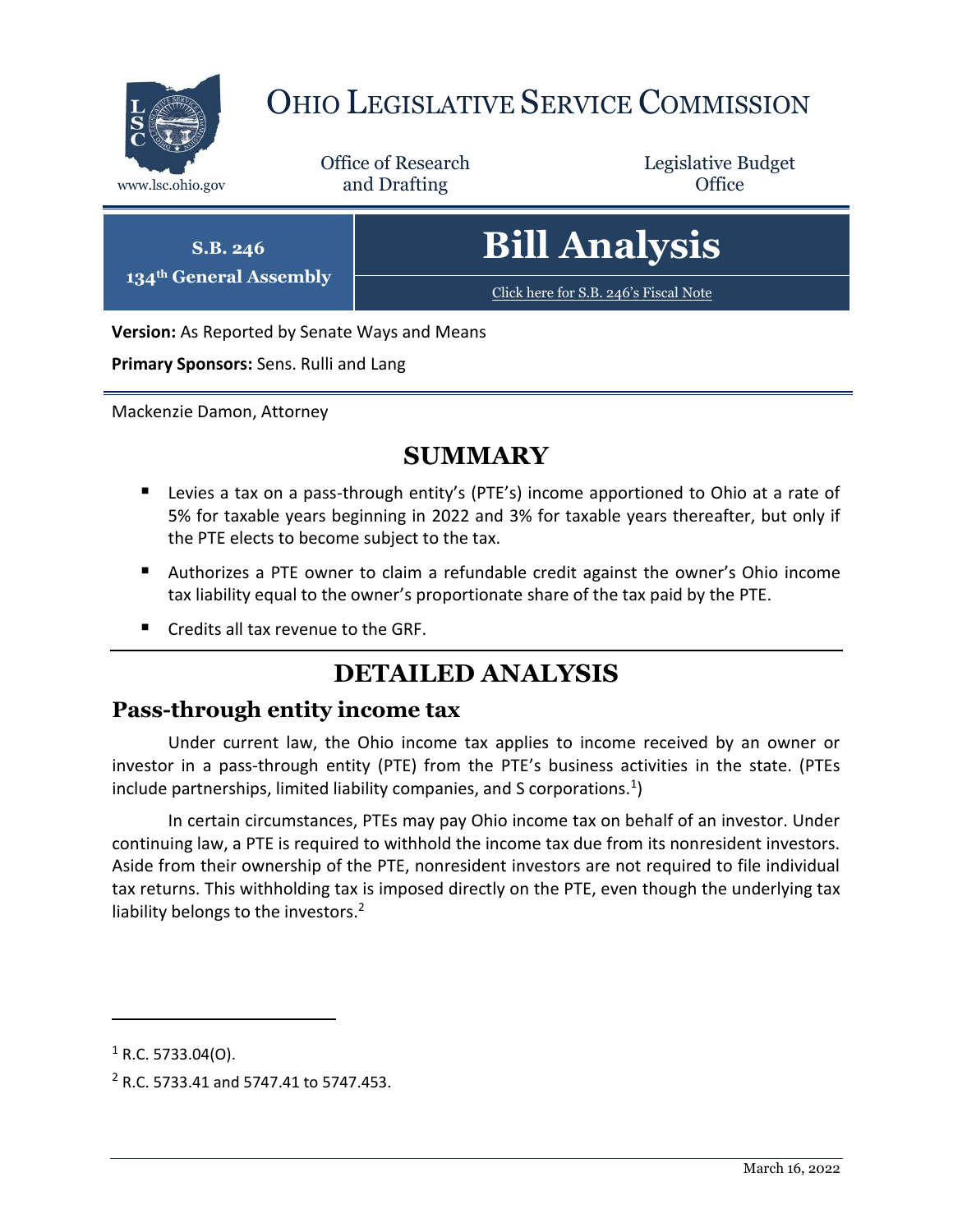Also under continuing law, a PTE may, but is not required to, file a composite return (Form 4708) covering any or all of its owners and paying tax for them at the highest of the graduated tax rates for nonbusiness income (3.99% currently).<sup>3</sup>

The bill authorizes a third option for a PTE to pay income tax by directly imposing an income tax on the PTE, but only if the PTE elects to be subject to the tax.<sup>4</sup> The PTE's owners would then be able to claim a refundable credit on their individual income tax returns equal to their proportionate share of the income taxes levied on and paid by the PTE.<sup>5</sup>

A PTE may elect to be subject to the tax primarily to reduce the federal income tax liability of its owners. Federal law allows a taxpayer, in calculating the taxpayer's federal income tax liability, to deduct up to \$10,000 in property taxes plus either state and local income taxes or sales taxes paid by the taxpayer. This deduction is known as the state and local tax (SALT) deduction.<sup>6</sup> (The SALT deduction is a "below the line" deduction, meaning it is applied after federal adjusted gross income (FAGI) is calculated and is only available if the taxpayer itemizes deductions, rather than taking the standard deduction.) Recent guidance published by the Internal Revenue Service confirms that taxes paid at the PTE level are an "above the line" deduction that do not count towards a PTE owner's \$10,000 SALT limitation. In other words, taxes paid by a PTE reduce the FAGI of its owners without being subject to the SALT limitation.<sup>7</sup>

For example, if an owner's Ohio income tax liability due to income arising from a PTE's business activities in Ohio equals \$15,000, the owner may only deduct \$10,000 in calculating the owner's federal income tax liability. If the PTE, however, elects to become subject to the tax authorized by the bill, all Ohio income taxes would instead be paid by the PTE, and would, as a result, reduce the owner's federal adjusted gross income (FAGI) by an amount equivalent to deducting the full \$15,000 in Ohio income taxes.

#### **Election**

A PTE may elect to be subject to the tax (referred to in the bill as an "electing PTE") by filing a form making the election with the Tax Commissioner by the deadline to file its return for the taxable year, which is April 15 of the year beginning after the end of its taxable year.<sup>8</sup> (An electing PTE's taxable year for Ohio income tax purposes is the same year for federal income

 $\overline{a}$ 

 $3$  R.C. 5747.08(D).

<sup>4</sup> R.C. 5747.38.

<sup>5</sup> R.C. 5747.39.

<sup>6</sup> 26 United States Code (U.S.C.) 164.

<sup>&</sup>lt;sup>7</sup> R.C. 5747.38(E); See [Internal Revenue Service \(IRS\)](https://www.irs.gov/pub/irs-drop/n-20-75.pdf) Notice 2020-75 (PDF), which may be accessed by conducting a keyword "Notice 2020-75" search on the IRS's website: [www.irs.gov.](http://www.irs.gov/)

 $8$  A cross-reference error requires the election be made by the date a return of estimated tax is due, but a corrective amendment has been prepared to fix this error.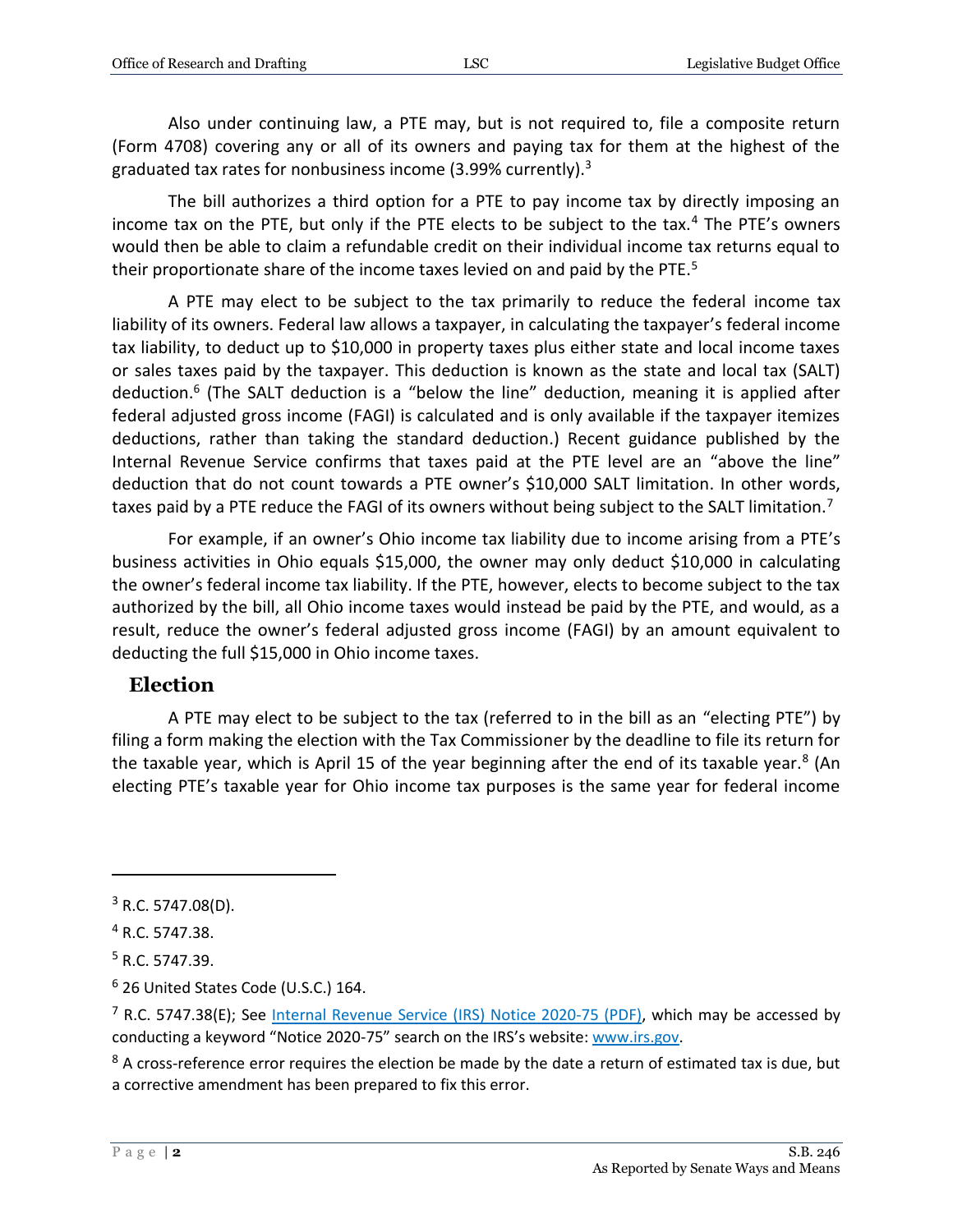tax purposes and may not necessarily be a calendar year.<sup>9</sup>) The election applies only to the taxable year for which it is made and, once made, is irrevocable for that year.<sup>10</sup>

An electing PTE is not required to withhold the income tax due from its nonresident investors for the taxable year that the PTE makes the election.<sup>11</sup> If the electing PTE already paid all or a portion of the withholding tax, the amounts paid may be applied to the electing PTE's income tax liability.<sup>12</sup>

#### **Rate of tax**

An electing PTE's tax liability equals all income sitused to Ohio, less a few adjustments, multiplied by one of the following tax rates:

- For 2022, 5%;
- For each year thereafter, the income tax rate applicable to business income, i.e.,  $3\%$ <sup>13</sup>

This is the same rate structure that applies to certain nonresident PTE investor withholding taxes.<sup>14</sup>

#### **Returns and payments**

Similar to the withholding tax for nonresident PTE investors, an electing PTE must file an estimated tax return and an annual tax return and make estimated payments each quarter. Estimated taxes must be paid by the  $15<sup>th</sup>$  day of the month after the end of each quarter.<sup>15</sup> As mentioned above, the deadline to file the annual return and pay any additional tax shown due on the return is April 15 following the electing PTE's taxable year that ends in the preceding calendar year.<sup>16</sup> Electing PTEs are entitled to refunds for overpayments and are subject to penalties and interest under continuing law for failure to file returns or pay the tax.<sup>17</sup>

Revenue from the income tax levied on electing PTEs is credited to the GRF.<sup>18</sup>

The bill permits a nonresident investor or trust to forgo filing an individual income tax return for the investor's or trust's taxable year if the investor or trust does not have any income

 $\overline{a}$ 

 $9 R. C. 5747.45.$ 

 $10$  R.C. 5747.38(C).

<sup>&</sup>lt;sup>11</sup> R.C. 5733.41 and 5747.41.

 $12$  R.C. 5747.43(G).

 $13$  R.C. 5747.38(A)(4) and (B).

<sup>&</sup>lt;sup>14</sup> R.C. 5747.41 and Section 3 of S.B. 18 of the 133<sup>rd</sup> General Assembly.

<sup>15</sup> R.C. 5747.43.

<sup>16</sup> R.C. 5747.42 and 5747.44.

<sup>17</sup> R.C. 5747.11, 5747.13, 5747.132, 5747.14, 5747.15, 5747.451, and 5747.453.

<sup>18</sup> R.C. 5747.03.